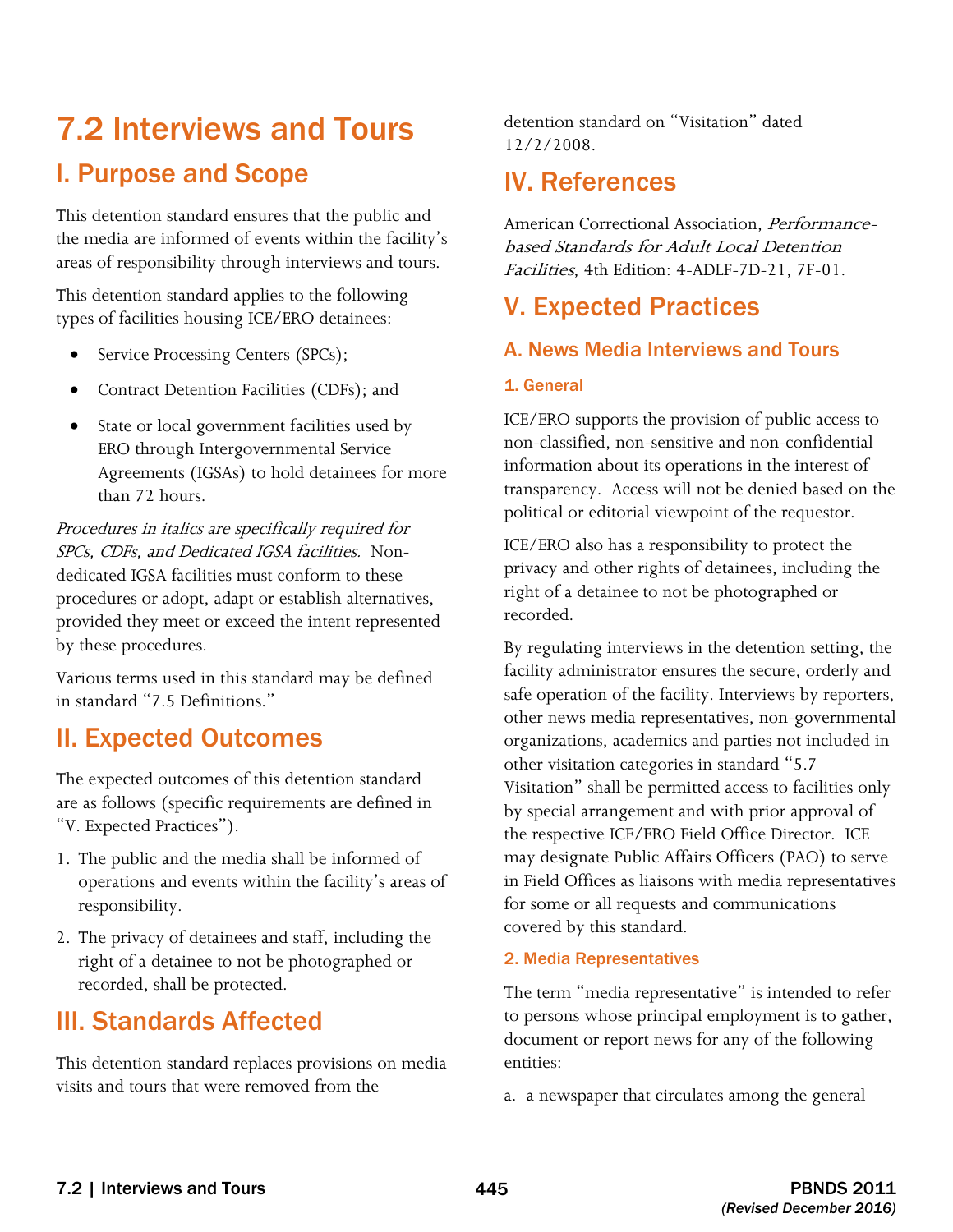public and publishes news of a general interest (e.g., political, religious, commercial or social affairs):

- b. a news magazine with a national circulation sold to the general public by newsstands and mail subscriptions;
- c. a national or international news service;
- d. a radio or television news program of a station licensed by the Federal Communications Commission (FCC); or
- e. other representatives or entities that gather information in accordance with the definition of "representative of the news media" contained in the Freedom of Information Act (5 U.S.C. §  $552(a)(4)(A)(ii)$  as amended by section 3 of P.L.110-175.

In addition to those persons listed above, such representatives may include, but are not limited to, individuals reporting for certain electronic media outlets, online media publications and other media freelance journalists or bloggers.

#### 3. Media Visits and Tours

Media representatives may request advance appointments to tour those facilities, according to the following stipulations.

- a. To tour an SPC or CDF, visitors will contact the Field Office Director or the Assistant Field Office Director assigned to the facility. The Chief of Security shall be responsible for implementing the necessary security procedures.
- b. To tour an IGSA facility, visitors will contact the Field Office Director responsible for that area of responsibility, who will in turn notify the facility. Local facilities' policies and procedures shall govern.

Visitors will abide by the policies and procedures of the facility being visited or toured. Visitors must obtain advance permission from the facility administrator and Field Office Director before taking photographs in or of any facility. Detainees have the right not to be photographed (still, movie or video), and not to have their voices recorded by the media. Thus, the facility administrator shall advise both visitors and detainees that use of any detainee's name, identifiable photo or recorded voice requires that individual's prior permission. Such permission will be recorded by the visitor's completion of a signed release from the detainee before photographing or recording the detainee's voice. The original form shall be filed in the detainee's Afile with a copy placed in the facility's detention file.

If the presence of video, film or audio equipment or related personnel poses a threat to the safety or security of the facility, its staff or its detainees, the Field Office Director may limit or prohibit such access. Prior to the tour, the Field Office Director shall explain the terms and guidelines of the tour to the visitors.

During and after an emergency, or when indications exist that extra security measures may be needed due to a possible disturbance in the facility, the Field Office Director may suspend visits for an appropriate period.

#### 4. Personal Interviews

A media representative or member of the public, including non-governmental organizations and academics, planning to conduct a personal interview at a facility shall submit a written request to the responsible Field Office Director, preferably 48 hours prior to, and no less than 24 hours prior to, the time slot requested. The Field Office Director may waive the 24-hour rule if convinced of the need for urgency.

 Through facility staff, the Field Office Director shall inform the detainee of the interview request. Before the Field Office Director considers the interview request, the detainee must then indicate his/her willingness to be interviewed by signing a consent form. The original written consent shall be filed in the detainee's A-file, and a copy shall be placed in the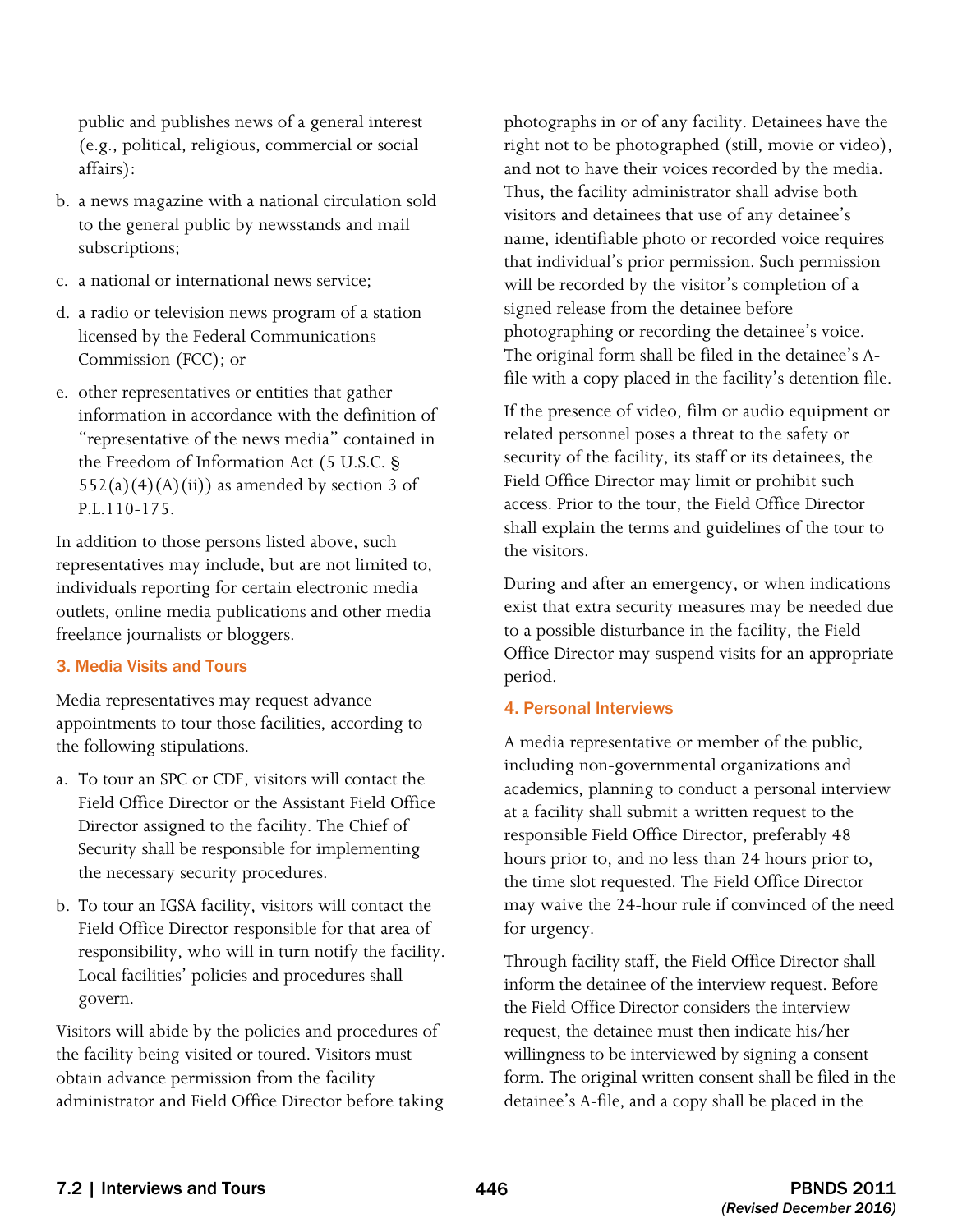facility's detention file.

"Appendix 7.2.A: Detainee Interview Release Form" provides a sample news interview authorization form that may be used. The original of the form shall be filed in the detainee's A-file with a copy in the facility's detention file. Detainees should not be pressured or coerced out of granting the interview request, nor should the facility in any way retaliate against a detainee for lawful communication with a member of the media or a member of the public.

ICE/ERO shall normally act in writing within 48 hours of the written request. Possible reasons for disapproval may include, but are not limited to, the following situations.

- a. The news media representative or news organization he/she represents or the visitor does not agree to the conditions established by this policy or has previously failed to abide by them.
- the proposed interview may endanger the health within the facility or disturb the orderly and b. The Field Office Director finds it probable that or safety of the interviewer, cause serious unrest secure operation of the facility.
- c. The detainee is involved in a pending court action and the court with jurisdiction over the matter has issued a gag rule or the Field Office Director, after consultation with the respective ICE Office of Chief Counsel, thinks the proposed interview could affect the outcome of the court case.

If the requesting party believes the request was unfairly or erroneously denied, the requesting party may contact ICE/ERO headquarters.

Interviews shall take place during normal business hours in a location determined by the facility administrator. The facility administrator shall provide a location conducive to the interviewing activity, consistent with the safety, security and good order of the facility. The Field Office Director may limit the number of interviews with a particular detainee to a reasonable number per month. Further, if interviews are imposing a serious strain on staff or facility resources, the Field Office Director may restrict the time allotted for interviews.

For facility safety and security, ICE/ERO reserves the right to monitor, but not participate in, detainee interviews.

A media representative interested in touring the facility and photographing or recording any other detainees in conjunction with an individual interview must follow all applicable requirements and procedures, and shall indicate this interest at the time of his/her request for an interview.

#### 5. Press Pools

A press pool may be established when the PAO, Field Office Director and facility administrator determine that the volume of interview requests warrants such action.

In such an event, the Field Office Director shall notify all media representatives with pending or requested interviews, tours or visits that, effective immediately and until further notice, all media representatives must comply with the press pool guidelines established by the Field Office Director.

All material generated from such a press pool must be made available to all news media, without right of first publication or broadcast.

The press pool shall comprise one member each from the following groups:

- a. a television outlet (for video);
- b. a radio network outlet;
- c. a print outlet; and
- d. a still photographer.

Each group shall choose its representative for the press pool. The Field Office Director shall, upon request, provide the media information about a detainee, provided such information is a matter of public record and not protected by privacy laws, Department of Homeland Security policy, or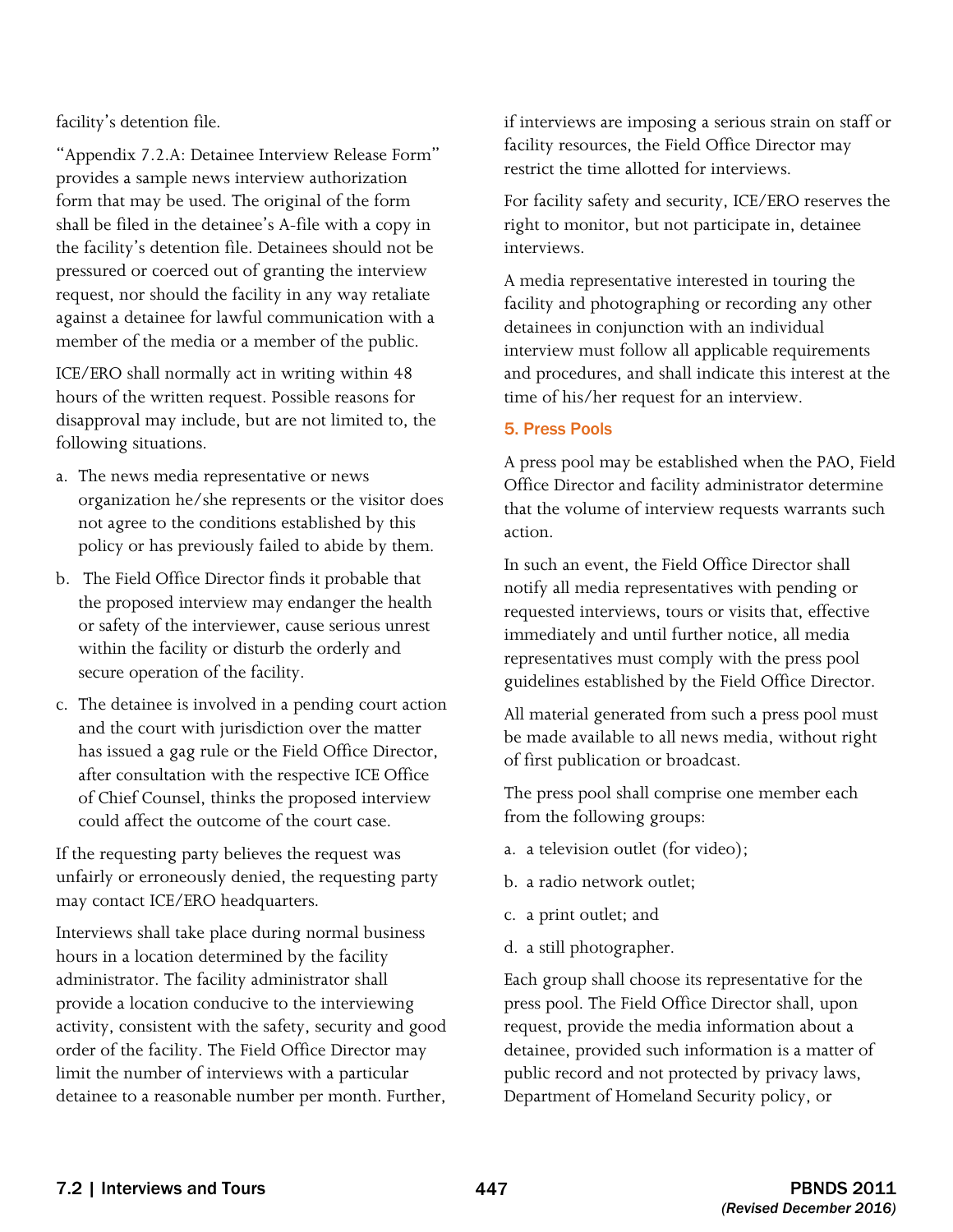ICE/ERO policy. Security and safety concerns for staff and detainees require that specific removalrelated data remain confidential.

#### 6. Special Conditions for Media Representatives

To be approved to interview or visit a detainee or tour an ICE facility, the media representative must certify that he/she is familiar with and accepts the rules and regulations governing media conduct. He/she must at all times comply with those rules and regulations.

Media representatives shall collect information only from a primary source(s), and shall neither solicit nor use personal information from one detainee about another who is unwilling to be interviewed.

A media request may not delay or otherwise interfere with the admission, in-processing, or departure of any detainee. Routine processing of ICE detainees shall take precedence over media interviews.

### Tours, Visitation, or Tours with B. Non-Governmental Organization (NGO) and Other Agency Stakeholder Facility Visitation

 in approved tours, visits, or tours with visitation. All detention facilities. ICE detention facilities will maintain an open and transparent approach to immigration detention through managed access of stakeholders participating tours and visits requests shall be governed by this standard and other applicable ICE policies or procedures on NGO and/or stakeholder access to

All requests by NGOs and other stakeholders (which include, but are not limited to, community service organizations, intergovernmental entities, faithbased organizations, members of academia, and legal groups (e.g., pro bono legal service provider groups)) for tours, visits, or tours with visits must be submitted in writing to the local ICE/ERO Field Office supervising the facility or the ICE Office of

State, Local and Tribal Coordination (OSLTC). Tour requests should not be directed to the facility.

All requests shall be forwarded to the Field Office for review. When deciding whether to approve or deny the request, the Field Office Director, or his or her designee, will take into consideration safety and security, and the availability of personnel to staff the tour, visitation, or tour with visitation. All tour or visit participants will be expected to submit personal information required by applicable ICE policies, so the Field Office can perform background checks as necessary.

with a list of specific detainees in advance. When requesting visitation or a tour with visitation, stakeholders may pre-identify any detainee with whom they may wish to speak by providing ICE Stakeholders are not required to pre-identify a detainee(s) with whom they may wish to meet during their tour and/or visit. In order to meet with detainees who have not been pre-identified, stakeholders shall provide to ICE a sign-up sheet.

All stakeholders shall provide ICE a completed tour/visitation notification flyer and a signed ICE Stakeholder Visitor Code of Conduct.

 tour/visit (e.g., announcement during meal times). The facility staff is not required to inform a detainee's attorney that a stakeholder will tour/visit If the tour/visit is approved, the facility shall post both the ICE sign-up sheet and the ICE stakeholder tour/visit notification flyer at least 48 hours in advance of the tour or visitation in appropriate locations (e.g., message boards, housing areas). The facility staff may also make appropriate oral announcements to detainees about the upcoming the facility or for overseeing the content of the consent form or ensuring that the detainee and the stakeholder have completed it.

On the day of the visitation, the facility staff shall give the NGO or stakeholder access to pre-identified detainees and/or to detainees who have signed up in advance to speak with the stakeholder. The facility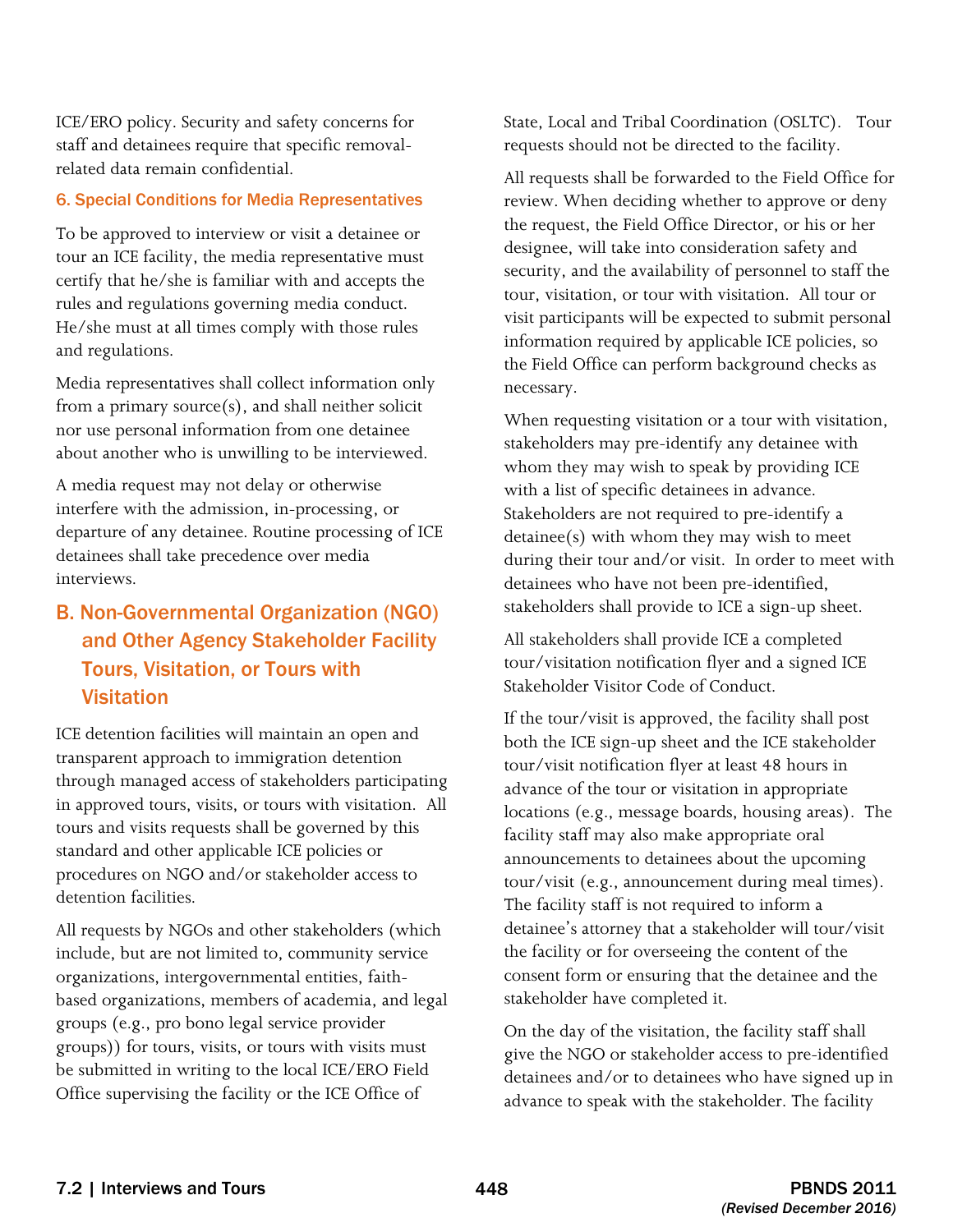staff shall arrange for the visitation to occur in a predetermined common area or space.

The facility staff may maintain a physical presence in the meeting room to maintain safety and security.

To ensure security and avoid any disruptions in daily operations, all NGOs and other stakeholders touring and/or conducting visitation with detainees shall maintain proper and appropriate decorum, adhere to applicable ICE and facility standards, and may be asked to sign a code of conduct form.

This Standard does not apply to (1) Legal Orientation Program or Know Your Rights presentation providers; (2) law firms, organizations, or sole attorney practitioner providing or seeking to provide legal representation; and (3) health care practitioners with a request from a detainee's counsel to conduct an examination relevant to the detainee's case.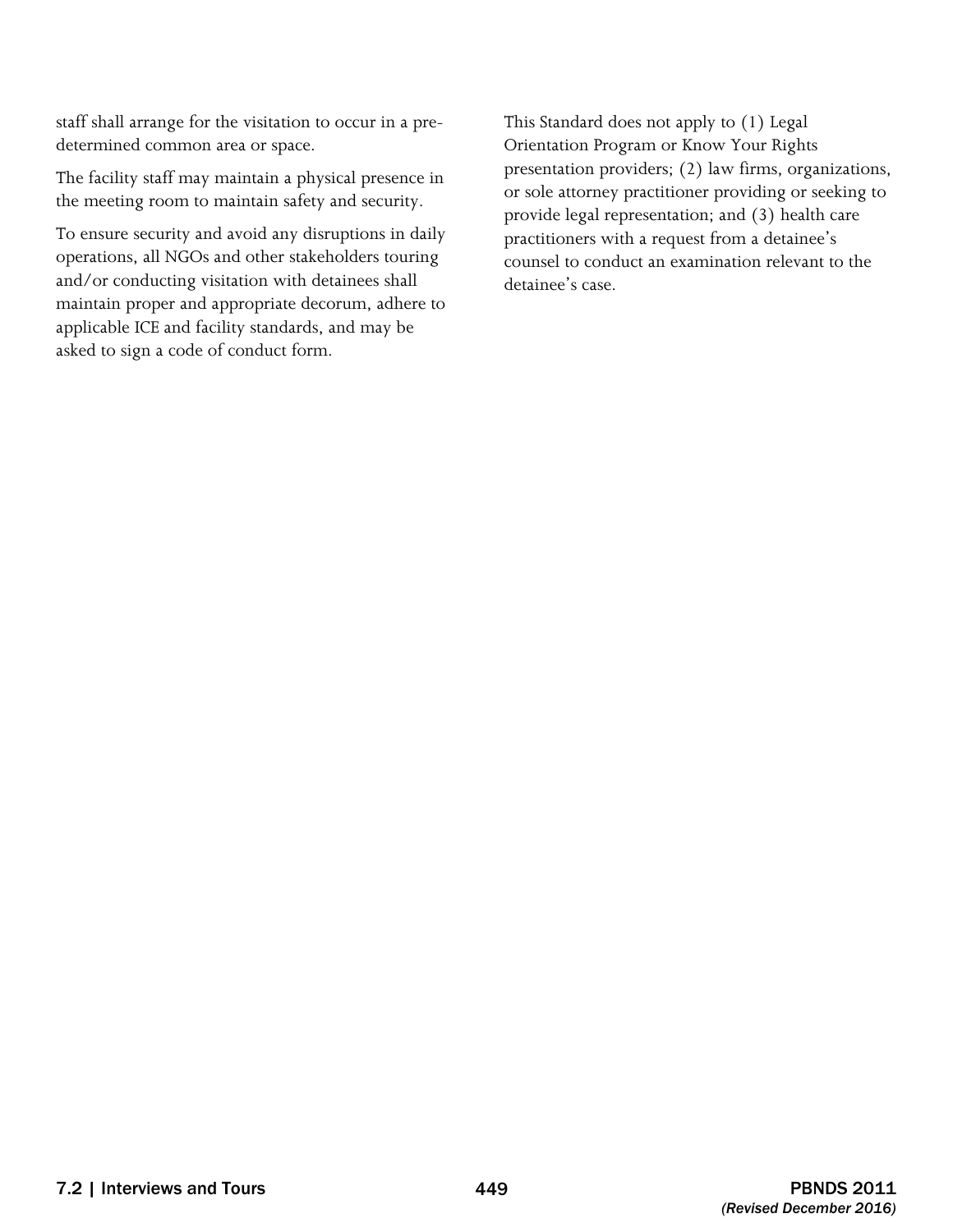- Appendix 7.2.A: Detainee Interview Release Form (English)
- Appendix 7.2.B: Detainee Interview Release Form (Spanish)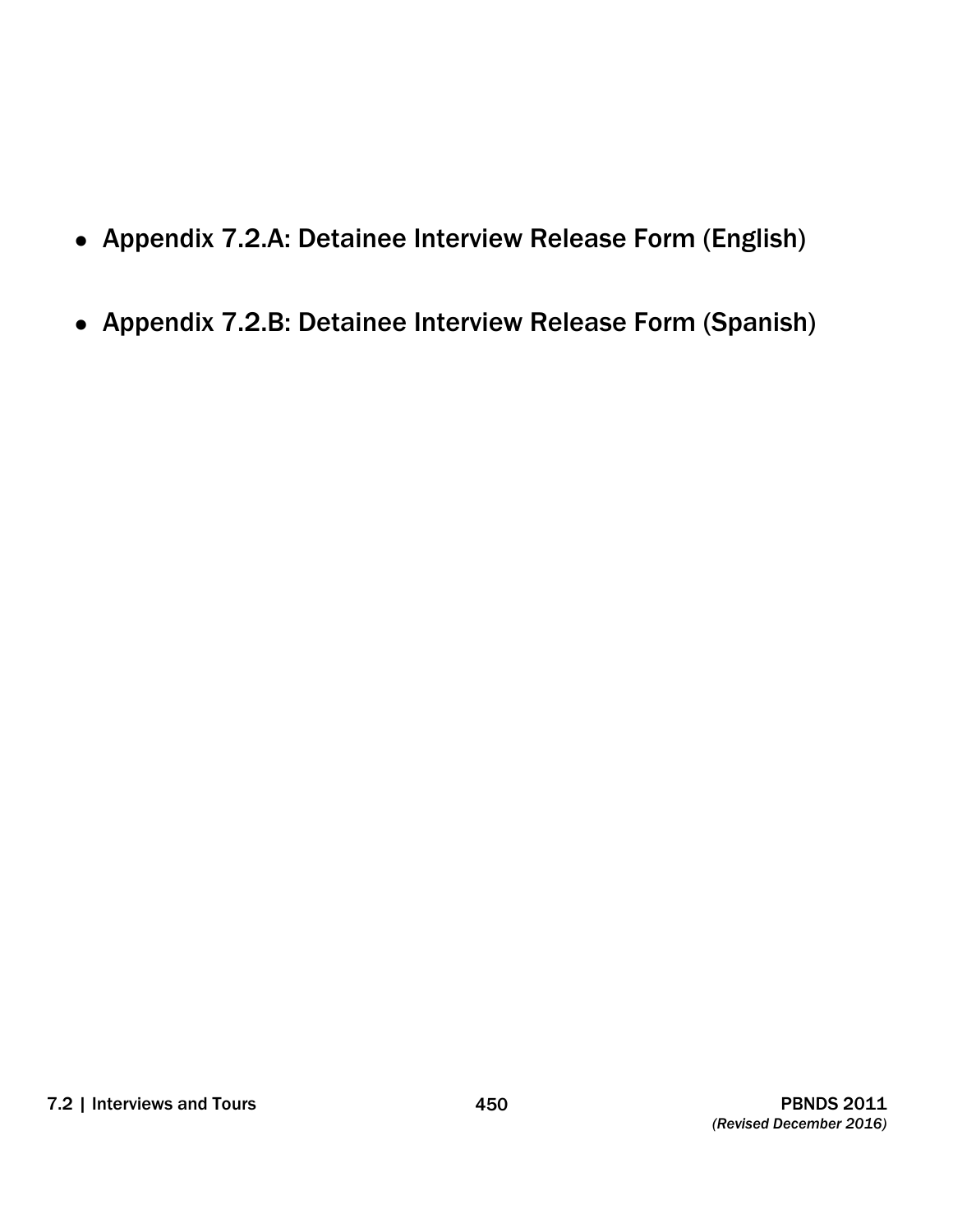#### DEPARTMENT OF HOMELAND SECURITY U.S. Immigration and Customs Enforcement

#### **DETAINEE INTERVIEW RELEASE FORM**

Use this form to document news media interview requests of aliens in ICE custody

| Part 1. Alien & News Media Information                                                                            |                                                                                                                                                                                                                                                              |  |
|-------------------------------------------------------------------------------------------------------------------|--------------------------------------------------------------------------------------------------------------------------------------------------------------------------------------------------------------------------------------------------------------|--|
| Date:                                                                                                             |                                                                                                                                                                                                                                                              |  |
| Detainee's name and A-number:                                                                                     |                                                                                                                                                                                                                                                              |  |
| Name of facility where alien is detained:                                                                         |                                                                                                                                                                                                                                                              |  |
|                                                                                                                   |                                                                                                                                                                                                                                                              |  |
|                                                                                                                   |                                                                                                                                                                                                                                                              |  |
|                                                                                                                   |                                                                                                                                                                                                                                                              |  |
| Instruction: Fill out either Part 2 or 3. Not both.                                                               |                                                                                                                                                                                                                                                              |  |
| Complete Part 2a and 2b if<br>providing consent to be<br>interviewed.                                             | I, the ICE detainee named above, do hereby freely give permission to the news<br>media representative named above to interview me on or about (date) ____________.                                                                                           |  |
| Part 2.a. Consent to be<br>interviewed                                                                            |                                                                                                                                                                                                                                                              |  |
| Part 2.b. Consent or<br><b>Refusal of Photographs</b><br>and Audio Recordings<br>(check only one and<br>complete) | I, the ICE detainee named above, (check one):<br>give permission $\Box$ refuse permission for the news media<br>$\Box$<br>representative named above to make recordings of my voice during this interview and<br>to take photographs of me (still or video). |  |
| Complete Part 3 only if<br>refusing to provide<br>consent to be interviewed.                                      | I, the ICE detainee named above, refuse to grant permission for the news media<br>representative named above to interview me.                                                                                                                                |  |
| Part 3. Refusal of<br><b>Interview</b>                                                                            |                                                                                                                                                                                                                                                              |  |
| <b>Part 4. Notice and Disclaimer</b>                                                                              |                                                                                                                                                                                                                                                              |  |

 The use and dissemination of a detainee name, image, statements, or voice recordings by a news media organization requires written permission. Media representatives must obtain a signed release from the detainee before interviewing, photographing, or recording him or her. This document only addresses whether a detainee will permit a media representative to enter an ICE facility to conduct an interview. This form does not provide authorization for a news media representative to further use and/or disseminate any information obtained during an interview. ICE does not control the content or use of any interview statements, images, or recordings obtained by a news media representative. Any agreement regarding use and dissemination of statements or records derived from an interview falls solely within the purview of the detainee and the respective news media representative.